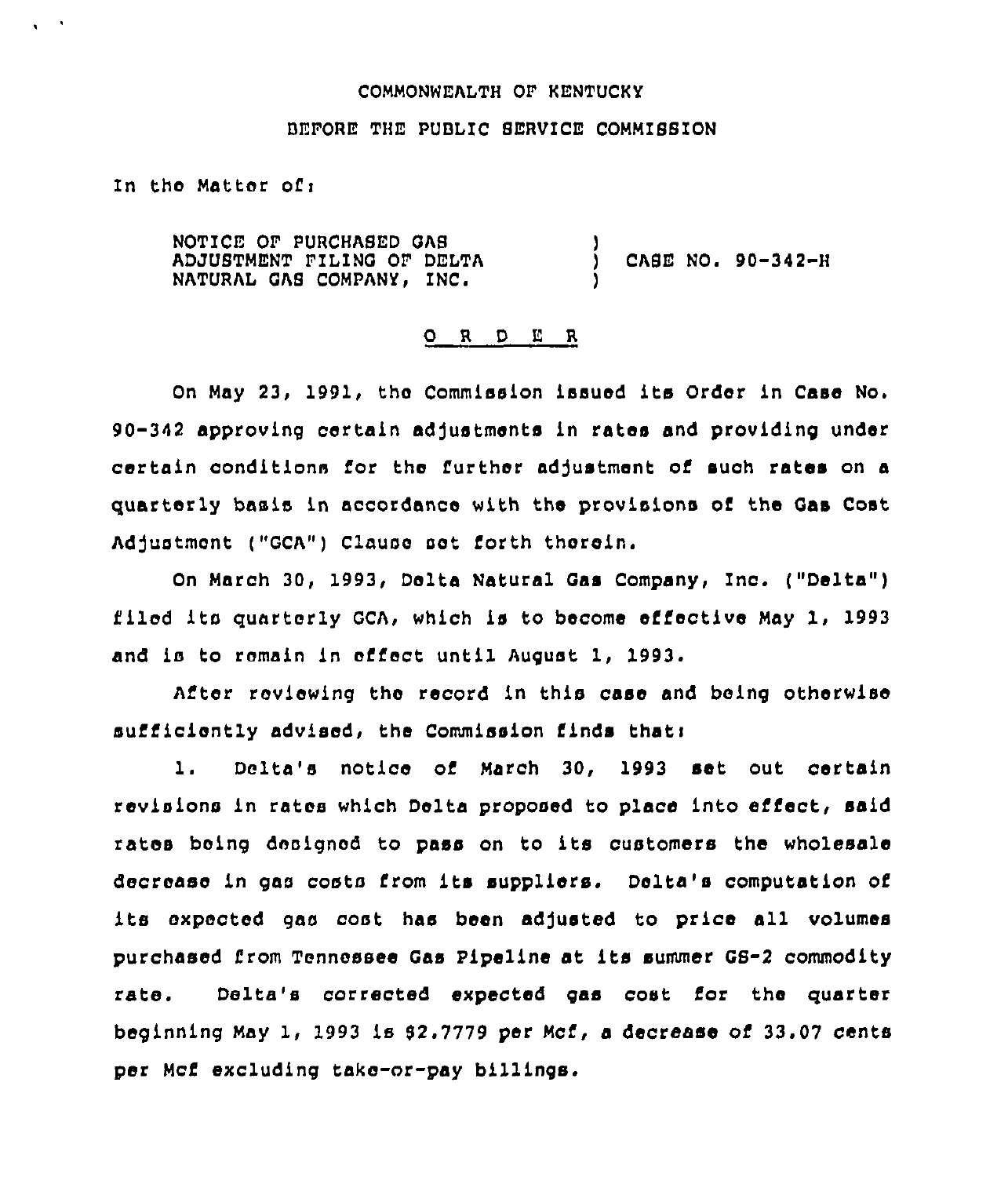Delta's notice set out a take-or-pay recovery component of (.13) cents per Ncf. which decreased .37 cents per Ncf from its last GCA filing. Delta should be prepared to support the amount of its take-or-pay actual adjustments at the time of its GCA field reviews.

 $\sqrt{2}$ 

2. Delta's notice contained a refund adjustment of .2 cents per Ncf to return to its customers supplier refunds in the amount of \$7,515, including interest.

3. Delta's notice set out a current guarter actual adjustment in the amount of 29.83 cents per Mcf to compensate for under-recovery of gas cost by the company through the operation of its gas cost recovery procedure during the months of November and December 1992 and January 1993. The total actual adjustment of 22.3 cents per Ncf is designed to correct the current undercollection as well as under- and over-collections from three previous quarters.

4. Delta's notice set out <sup>a</sup> balance adjustment of (2.77) cents per Mcf, to replace the previous adjustment of 3.22 cents per Mcf. This balance adjustment compensates for over-collections which occurred as a result of previous gas cost, actual, refund, and balance adjustments.

5. The combined effect of the above adjustments is Delta's corrected gas cost recovery rate ("GCR") in the amount of \$2.9699 per Mcf, which is a decrease of 2.01 cents per Mcf from its last approved GCR. The decrease is the result of the supplier decrease combined with the changes in other adjustments.

 $-2-$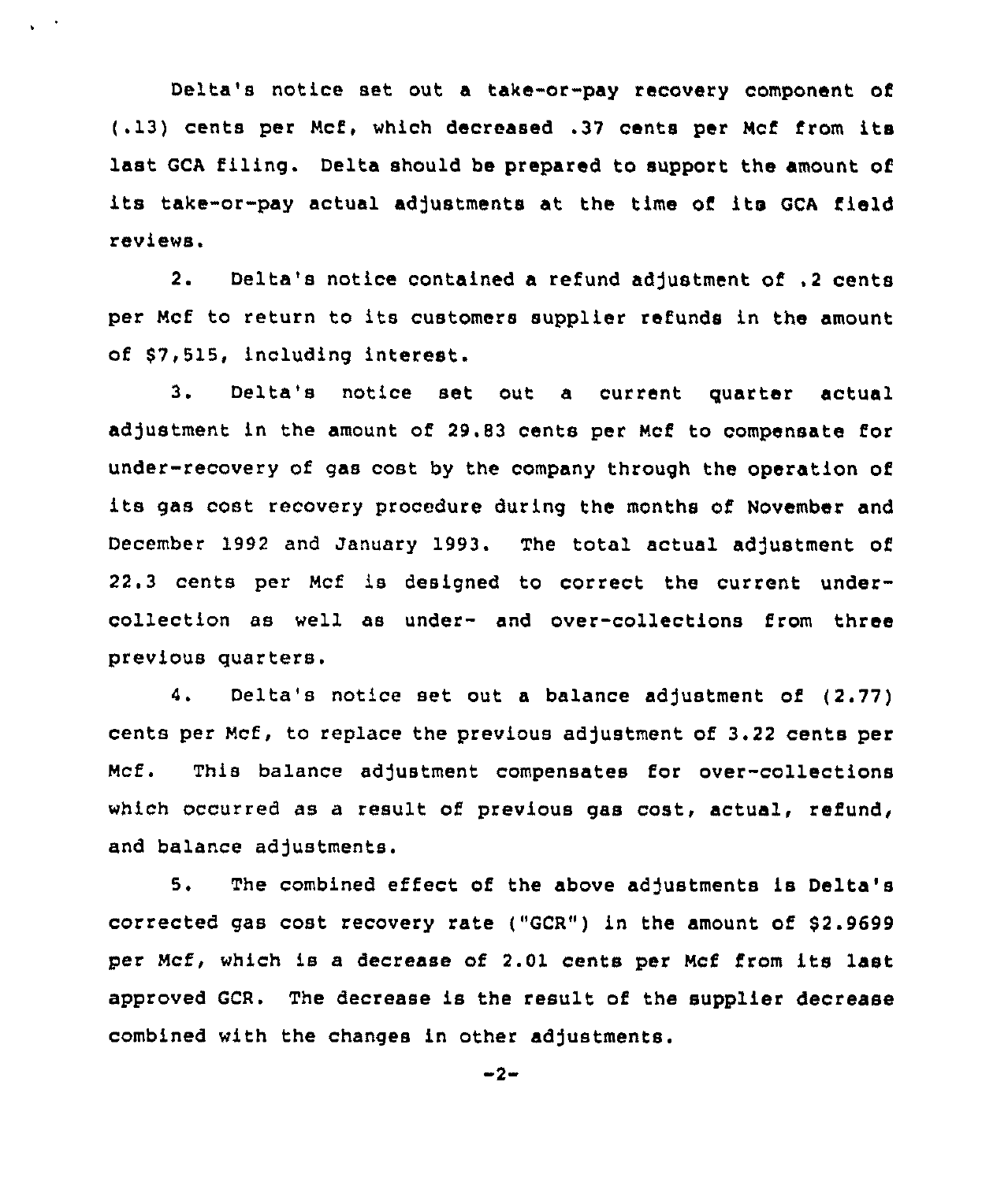6. Delta's corrected adjustment in rates, set out in the Appendix to this Order, pursuant to the GCA provisions approved by the Commission in ite Order in Case No. 90-342 dated May 23, 1991, is fair, just, and reasonable, in the public interest, and should be effective with final meter readings on and after May 1, 1993.

7. In its filing dated March 30, 1993, Delta requested confidentiality for Schedule VI, which contains business information required by the Commission pertaining to Delta's subsidiaries. Delta Resources, Inc. and Delgasco engage in activities that are unregulated and highly competitive. Competitors of these subsidiaries could use business information of these subsidiaries to place themselves in an advantageous position vis-a-vis the subsidiaries and Delta. Thus, disclosure of the information is likely to cause Delta and these subsidiaries competitive injury and should be protected.

IT IS THEREFORE ORDERED that:

1. The rates proposed by Delta be and they hereby are denied.

 $2.$ The rates in the Appendix, attached hereto and incorporated herein, are fair, just, and reasonable and are approved effective with final meter readings on and after May 1, 1993.<br>3.

Within 30 days of the date of this Order, Delta shall file with this Commission its revised tariffs setting out the rates authorized herein.

$$
-3-
$$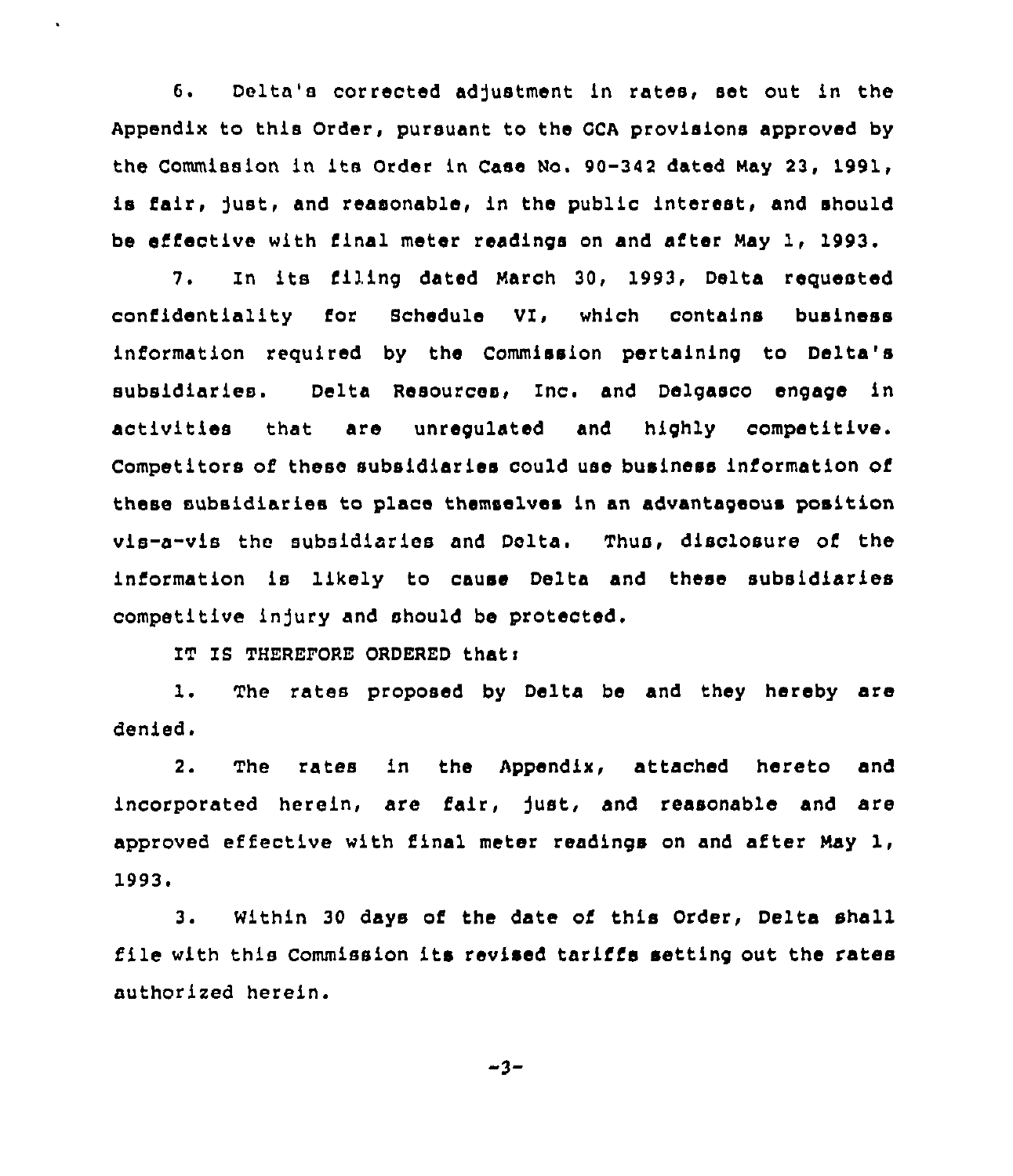4. Schedule VI, which Delta has petitioned to be withheld from public disclosure, shall be held and retained by this Commission as confidential and shall not be open for public inspection.

Done at Frankfort, Rentucky, this 22nd day of April, 1993.

PUBLIC SERVICE COMMISSION

 $\int\int_{-\infty}^{\infty} f(x) dx$ Chairman Commissioner <del>| U | W</del>

ATTEST:

Executive Director